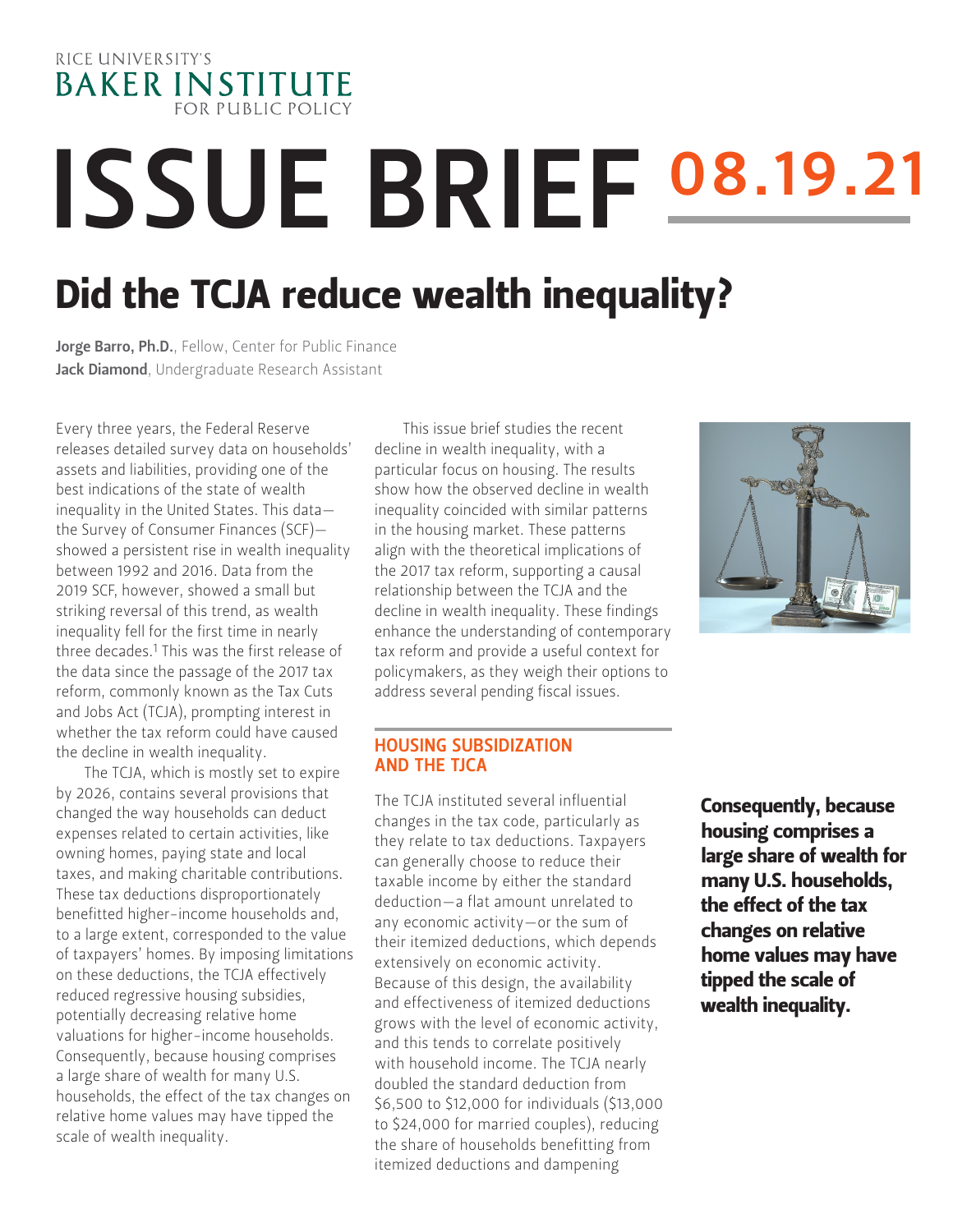

the corresponding economic incentives. Further, the TCJA capped the deduction of taxes paid to state and local governments at \$10,000 (previously unconstrained) and reduced the maximum deductibility of interest from \$1,000,000 to \$750,000 of a mortgage loan. These reforms had several important effects, particularly as they relate to the progressivity of the housing subsidies.

The combination of these reforms expanding the standard deduction, capping the state and local tax (SALT) deduction, and reducing the mortgage interest cap—reduced subsidies related to home ownership and home valuation in a way that disproportionately raised the effective costs of home ownership for higher-income households. Figure 1 shows, using IRS data, how the size of housingrelated deductions changed with adjusted gross income (AGI).2 The average housing deduction, as defined in this application, combines average real estate and property taxes with the mortgage interest deduction by AGI group.3 The graph shows that higher AGI groups experienced larger relative

declines in their average housing subsidies. Moreover, because marginal tax rates increase with income, higher-income households generally incurred larger relative reductions in housing subsidies, compared to the change in the deductions.4

#### TCJA AND THE WEALTH DISTRIBUTION

At the aggregate level, financial wealth comprises a large share of capital in the United States, but for many households, their home is one of the largest components of their wealth. As a result, shifts in relative home values can affect the distribution of wealth.5 Economic theory would predict that since the 2017 tax reform reduced housing subsidies more extensively for higher-income households, home valuations for those households should have declined, relative to home valuations for lower-income households. Figure 2 shows exactly this shift between 2016 and 2019, as the share of total U.S. housing wealth declined for higher-income households. In particular, the top income quintile experienced a moderate decline in the share of housing wealth, while the bottom 40% of households, who were not as inclined to benefit from itemized deductions, experienced a relative improvement in the distribution of housing wealth.

Figure 1 illustrates how the TCJA changed the regressivity of housing subsidies, and Figure 2 demonstrates how the share of housing wealth subsequently changed with income. The passage of the TCJA also coincided with the first decline in U.S. wealth inequality in nearly three decades. Considering the historical relationship between the concentration of housing wealth and total wealth helps to evaluate a causal link between these observations.

Wealth inequality is typically measured by the Gini coefficient, which quantifies the relative level of concentration at the top of any distribution. Figure 3 presents data from the SCF to show how the Gini coefficient for total wealth (top) and home valuations (bottom) have changed since the inception of the data in its current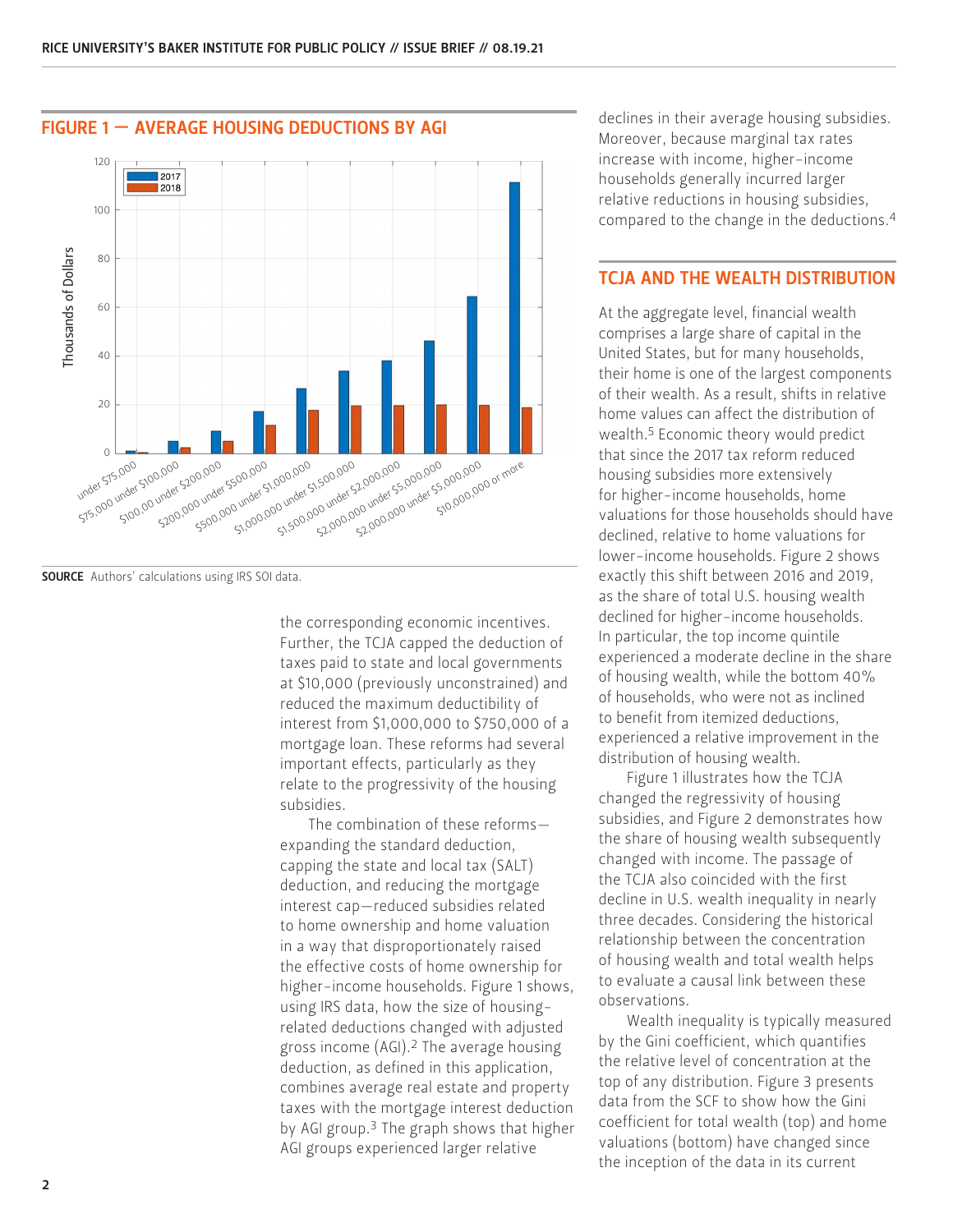form in 1989. Both the wealth and the housing series are largely affected by the respective shares held by the top 20% of households, and with the exception of a single observation, both series have always moved in the same direction. Most notably, both series indicated a contraction in inequality between 2016 and 2019. Consequently, if the 2017 tax reform caused a relative appreciation of housing by lowerwealth households, it likely contributed to the decline in wealth inequality measured in the 2019 SCF.

#### OUTLOOK FOR TAX REFORM

Although the TCJA contained a number of provisions that had differential impacts across the income distribution, the limitation of tax deductions (in isolation) clearly increased the overall progressivity of federal income taxation. Moreover, evidence presented in this brief suggests that the reforms may have contributed to the first reduction in wealth inequality in nearly three decades. Under current law, the limitations of deductions implemented in the TCJA are set to expire by 2026, but some indications suggest reform may come sooner.

Congressional majority party representatives in both the Senate and the House, as well as representatives from the executive branch, have indicated an intent to reform the tax code. Treasury Secretary Janet Yellen specifically expressed a commitment to easing the SALT deduction cap, citing geographical inequities resulting from the reform.6 Recent estimates from the Tax Policy Center, however, show that the current SALT cap resolved more inequities than it created. In particular, if the SALT cap were removed, almost 96% of the gains would accrue to the top 20% of income earners, with 57% of the gains accruing to the top 1%.7 Such a move could also reverse the decline in wealth inequality by reinstating regressive housing subsidies corresponding to the deductibility of property and real estate taxes. In contrast, fully eliminating the deduction, as well as the mortgage interest deduction, could further reduce economic inequality.

#### FIGURE 2 — CHANGE IN HOUSING DISTRIBUTION BY INCOME



Income Percentiles



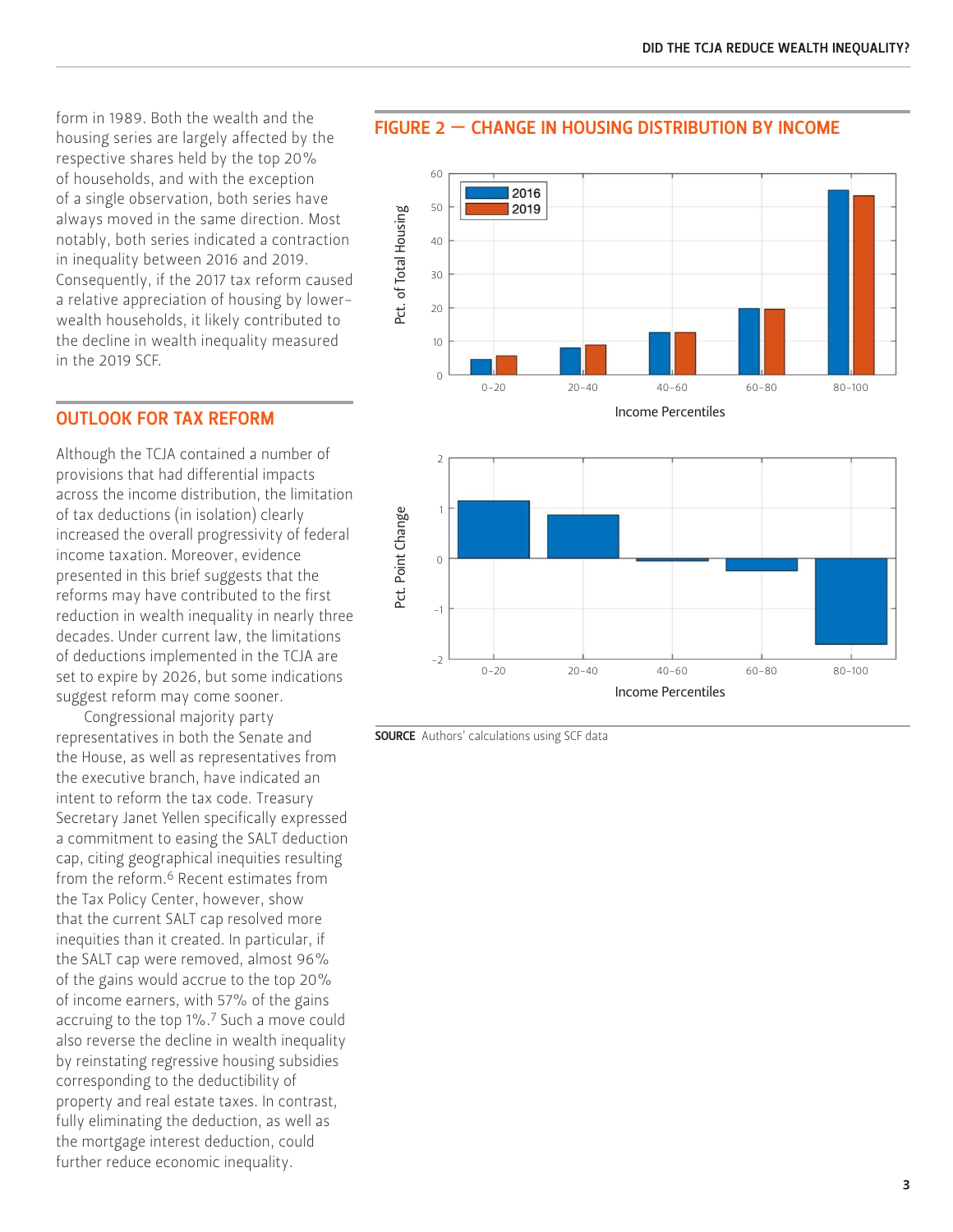

### FIGURE 3 — WEALTH GINI COEFFICIENT (TOP GRAPH) AND HOUSING GINI COEFFICIENT (BOTTOM GRAPH)

If policymakers wish to reduce wealth inequality, easing the SALT deduction cap and expanding the mortgage interest deduction could work against that goal.

## **CONCLUSION**

The 2019 SCF data indicated a historic reversal of rising U.S. wealth inequality. Although the change could have happened for several reasons, the observed decline coincided with the theoretical implications of the TCJA. Under current laws and current proposals favored by the majority party, certain elements of the TCJA, including the limitation of the SALT deduction, would eventually be undone. This could trigger a rise in wealth inequality, reversing the decline following the implementation of the TCJA.

As policymakers explore options to address several unresolved fiscal issues, including rapidly rising federal debt and the pending expiration of the TCJA, they may seek to extend, expand, or eliminate certain elements of the recent tax reform. If policymakers wish to reduce wealth inequality, easing the SALT deduction cap and expanding the mortgage interest deduction could work against that goal. Doing so would narrow the tax base, requiring higher marginal tax rates to offset the tax losses—a known inefficiency in the economics of taxation. Alternatively, policymakers might choose to build on the provisions in the TCJA, continuing to limit regressive tax deductions—particularly those related to housing—and maintain a broad income tax base to prevent these deductions from exacerbating wealth inequality.

Finally, the extensive literature on wealth inequality attributes its persistent rise in the United States to certain factors like globalization, market concentration levels, and the duration of business cycle expansions. While these factors may somehow relate to inequality, economists must reconcile them vis-à-vis the recent data and the historical implications of regressive subsidies in the federal tax code. If society seeks to understand the causes of U.S. wealth inequality, researchers must dedicate more effort to understanding the implications of tax policy.